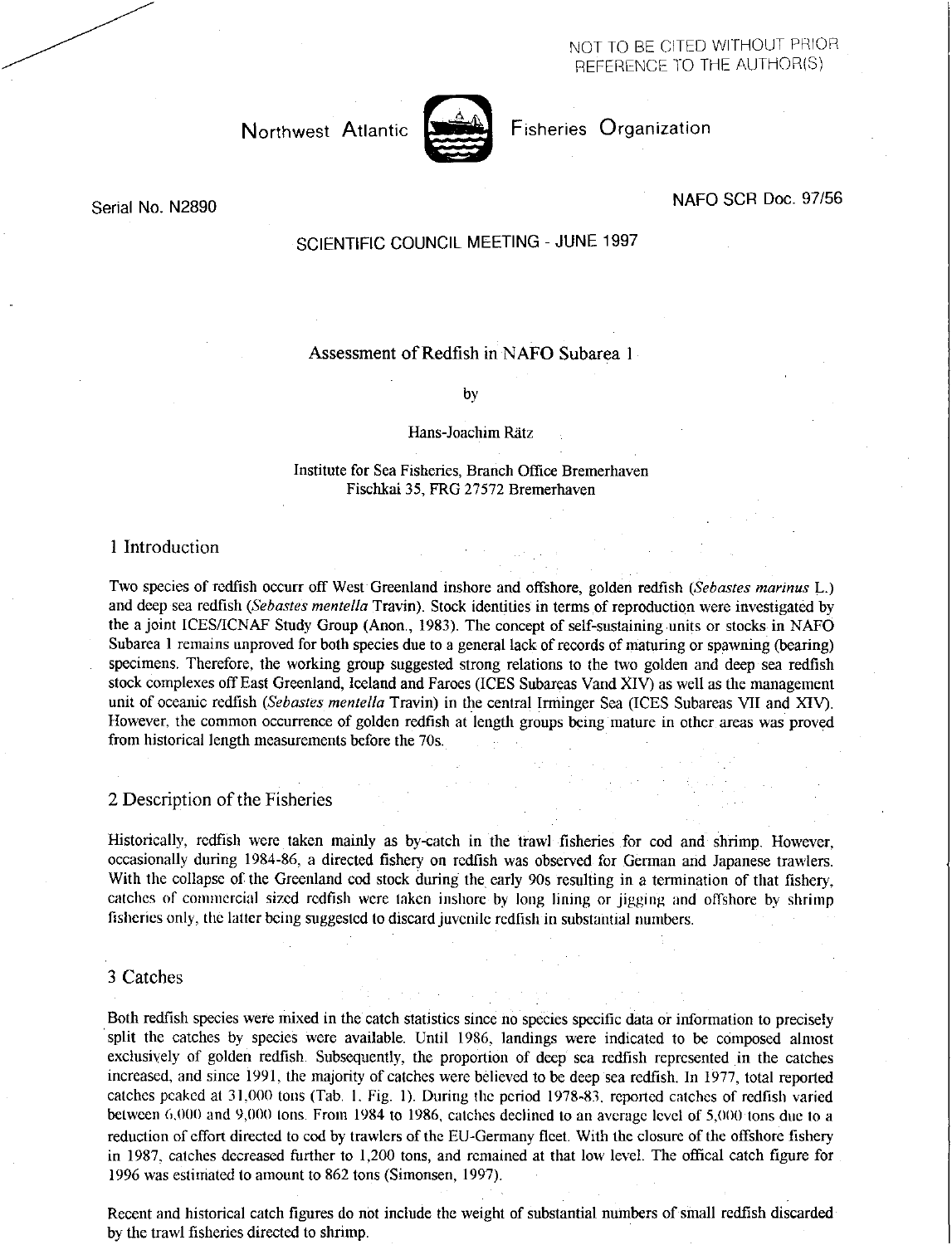#### 4 Assessment

Due to a lack of adequate commercial data no analytical assessment could be formulated. Therefore, the assessment was based on survey indices.

- 2

### 41 Input Data

## 4.1.1 Commercial fishery data

No data on CPUE were available. Information on historical length compostion was derived from sampling of German commercial catches of golden redfish during 1962-90 covering fresh fish landings as well as catches taken by freezer trawlers. 118 samples were quarterly aggregated and mean length was calculated. These data revealed significant size reductions of fish caught from 45 to 35 cm, with the biggest reductions occurring during the 70s.

Length frequencies derived from the Greenland shrimp survey revealed that the shrimp gear selected all fish sizes <20 cm (Engelstoft and Jorgensen, 1997).

## 4.1.2 Survey data

EU-German groundfish survey. Annual abundance and biomass indices were derived from stratified-random bottom trawl surveys commencing in 1982 (Rätz, 1997). These surveys covered the areas from the 3-mile limit to the 400 m isobath of Div. 1B to IF and were primarily designed for cod as target species. Therefore, the high variation of the estimates for redfish could be caused as a result of the incomplete survey coverage in terms of depth range and pelagic occurrence of redfish. The survey results indicated that both abundance and biomass estimates of golden redfish  $(217 \text{ cm})$  decreased by 99 % over the period of the survey (Fig. 3). Estimates for deep sea redfish  $(\geq 17 \text{ cm})$  varied without a clear trend but have frequently been extremely low since 1989 (Fig.4). Golden and deep sea redfish showed decreasing trends in their size composition, juveniles dominating the recent stock structures. Juvenile redfish (<17 cm) were found to be very abundant, especiallyin 1986, 1991, and 1996 (Fig. 5). Reappearing peaks at 6, 10-12 and 15-16 cm might indicate annual growth increments and represent the age groups 0, 1 and 2 years. Comparisons between with the survey results off West and East Greenland revealed that all three redfish components were almost exclusively distributed off East Greenland. Significant recovery signals for deep sea redfish based on both fish abundance and size were limited to the area off East Greenland.

Greenland-Japan groundfish survey. During 1987-95, cooperative trawl surveys directed to Greenland halibut and roundnose grenadier have been conducted on the continental slope in Div. IA-1D at depths between 400 m and 1,500 m (Yokawa et al., 1996) . This survey was 'discontinued in 1996. Deep sea redfish were mainly caught at depths less than 600 m. During 1994-95, an increase of the biomass index from 400 to 600 tons was observed. However, both estimates represented the lowest values for the time series and a reduction by more than 90 % compared to the maximum of 8,100 tons observed in 1987. Length measurements revealed that the size structure of the stock is presently dominated by individuals <20 cm.

Greenland shrimp survey. Since 1988, a shrimp survey was conducted by Greenland covering the Div. IA to 1F down to 600 m depth (Engelstoft and Jorgensen, 1997). Due to changes in survey strategy and sampling of fish, determinations of abundance and biomass indices and length composition were considered comparable since 1992. Redfish was found to be most abundant in northern Div. IA to IC. Abundance and biomass indices varied without a clear trend but indicated juvenile redfish to be very abundant. During the entire survey series, catches were composed almost exclusively of juveniles being smaller than 15 cm.

# 4.2 State of the stocks

In view of dramatic declines in survey abundance and biomass indices of golden and deep sea redfish ( $\geq$ 17 cm) to an extremely low level along with significant reduction in fish sizes, it is concluded that the stocks of golden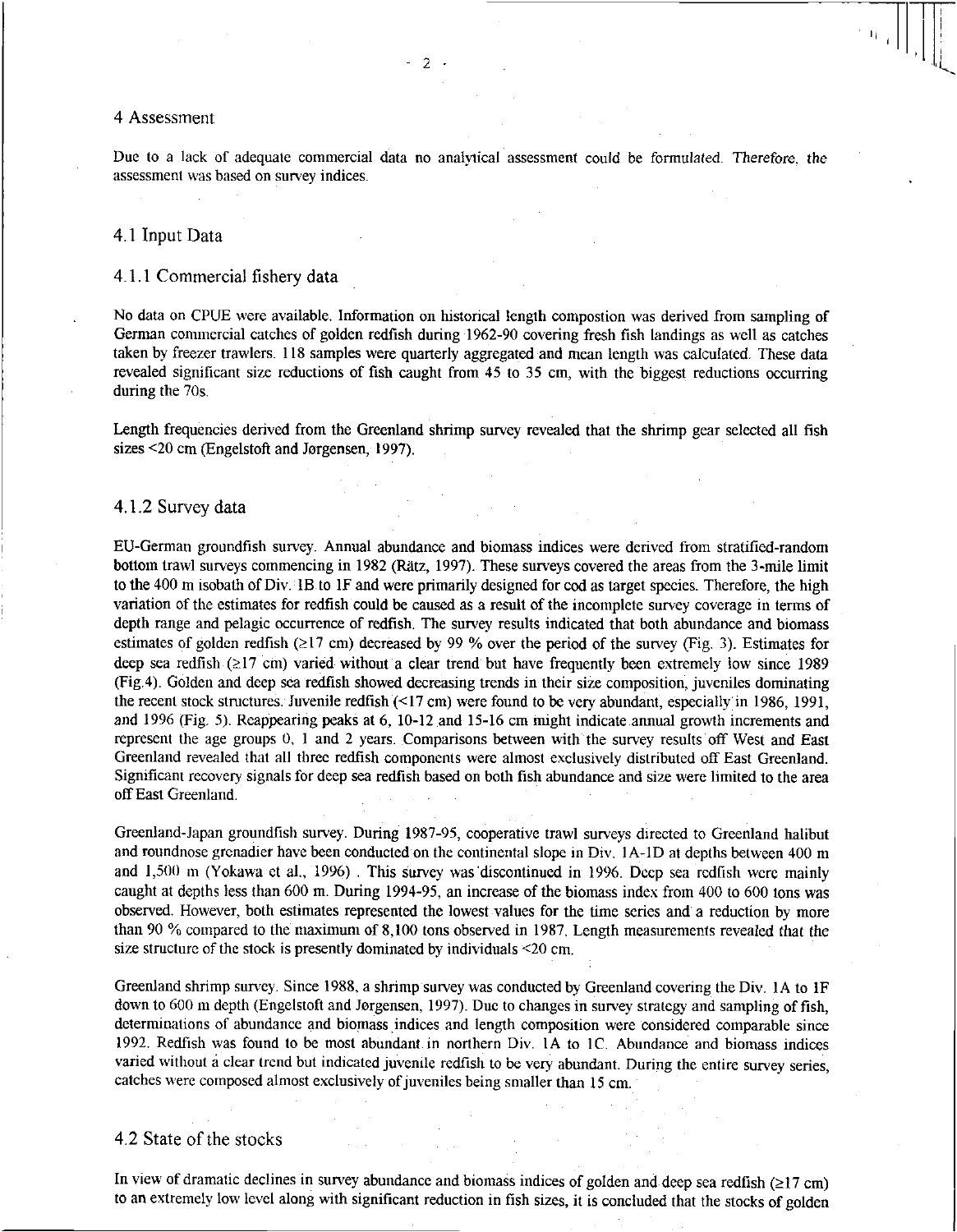and deep sea redfish in Subarea 1 remain severely depleted and there are no signs of any recovery altough prerecruits  $(\leq 17 \text{ cm})$  were found to be very abundant as indicated by the surveys. Considering the substantial numbers of redfish caught as by-catch in the shrimp fishery, concern must be expressed about the continuous recruitment failure.

In order to increase the probability of stock recovery the by-catch of redfish in Subarea I taken by the shrimp fishery should be limited to the lowest level possible.

### 4.3 Limit and target reference points

Due to a lack of data, no proposals for appropriate  $F_{lin}$  and  $F_{pa}$  were formulated. Golden and deep sea redfish are long-lived species. Therefore, rebuilding strategies should consider both stock biomass and age structure. Given the lack of information, first proposals for  $B_{lin}$  and  $B_{pa}$  were based on the 20 % and 50 % levels of the maximum survey index, respectively. Following this relation, the indices for  $B_{lim}$  and  $B_{pa}$  for golden redfish were estimated to be 11,000 and 28,000 tons, respectively. For golden redfish estimates of  $B_{lin}$  and  $B_{pa}$ amounted to 900 and 2,100 tons. As a minimum, the age composition of both stocks should be composed of 50 % mature fish.

## References

Anon. 1983. Report on the Joint NAFO/ICES Study Group on Biological Relationships of the West Greenland and Irminger Sea Redfish Stocks. ICES C. M., G:3: 1-11

Engelstoft, J. J. and 0. Jorgensen, 1997. Biomass and Abundance of Dermersal Fish Stocks off West Greenland Estimated form the Greenland Trawl Survey, 1988-96. NAFO SCR Doc. 97/39, N2711:1-17

Ratz, H.-J. 1997. Structures and Changes of the Demersal Fish Assemblage off Greenland and Trends in Near Bottom Temperature, 1982-96. NAFO SCR Doc. 97/5, Ser. No. N2830:1-32

Simonsen, C. S. 1997. Denmark/Greenland Research Report for 1996. NAFO SCS Doc. 97/11, Ser. No. N2874: 1-6

Yokawa, K., I. Kouya, and O. Jørgensen, 1996. Results of a stratified-random bottom trawl survey off West Greenland in 1995. NAFO SCR Doc. 96/29, Ser. No. N2702:1.12

:1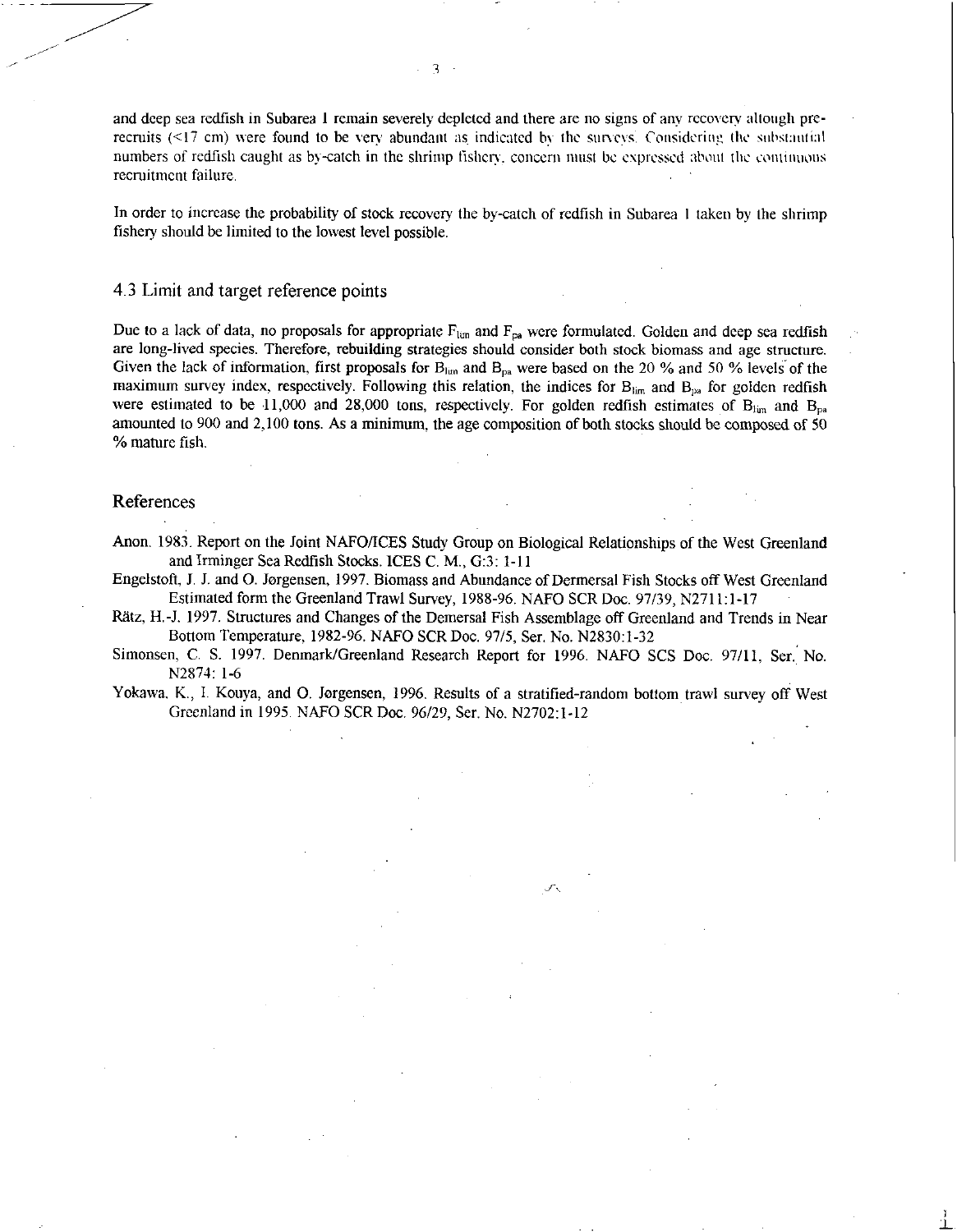| Year                       |                         |                                                                                                                                                                                                                                                                                                                                                                                                                                                                                                                                              |
|----------------------------|-------------------------|----------------------------------------------------------------------------------------------------------------------------------------------------------------------------------------------------------------------------------------------------------------------------------------------------------------------------------------------------------------------------------------------------------------------------------------------------------------------------------------------------------------------------------------------|
|                            | Catch (1.000 t)         |                                                                                                                                                                                                                                                                                                                                                                                                                                                                                                                                              |
| 1965                       | 19                      |                                                                                                                                                                                                                                                                                                                                                                                                                                                                                                                                              |
| 1966                       | 17                      |                                                                                                                                                                                                                                                                                                                                                                                                                                                                                                                                              |
| 1967                       | 13                      |                                                                                                                                                                                                                                                                                                                                                                                                                                                                                                                                              |
| 1968                       | 9                       |                                                                                                                                                                                                                                                                                                                                                                                                                                                                                                                                              |
| 1969                       | 5                       |                                                                                                                                                                                                                                                                                                                                                                                                                                                                                                                                              |
| 1970                       | 5                       |                                                                                                                                                                                                                                                                                                                                                                                                                                                                                                                                              |
| 1971                       | 3                       |                                                                                                                                                                                                                                                                                                                                                                                                                                                                                                                                              |
| 1972                       | 3                       |                                                                                                                                                                                                                                                                                                                                                                                                                                                                                                                                              |
| 1973                       |                         |                                                                                                                                                                                                                                                                                                                                                                                                                                                                                                                                              |
|                            | $\mathfrak z$           |                                                                                                                                                                                                                                                                                                                                                                                                                                                                                                                                              |
| 1974                       | 3                       |                                                                                                                                                                                                                                                                                                                                                                                                                                                                                                                                              |
| 1975                       | 9                       |                                                                                                                                                                                                                                                                                                                                                                                                                                                                                                                                              |
| 1976                       | 14                      |                                                                                                                                                                                                                                                                                                                                                                                                                                                                                                                                              |
| 1977                       | 31                      |                                                                                                                                                                                                                                                                                                                                                                                                                                                                                                                                              |
| 1978                       | 8                       |                                                                                                                                                                                                                                                                                                                                                                                                                                                                                                                                              |
| 1979                       | 9                       |                                                                                                                                                                                                                                                                                                                                                                                                                                                                                                                                              |
| 1980                       | 8                       |                                                                                                                                                                                                                                                                                                                                                                                                                                                                                                                                              |
| 1981                       | 6                       |                                                                                                                                                                                                                                                                                                                                                                                                                                                                                                                                              |
| 1982                       | 8                       |                                                                                                                                                                                                                                                                                                                                                                                                                                                                                                                                              |
| 1983                       | $\overline{7}$          |                                                                                                                                                                                                                                                                                                                                                                                                                                                                                                                                              |
|                            |                         |                                                                                                                                                                                                                                                                                                                                                                                                                                                                                                                                              |
| 1984                       | $\boldsymbol{6}$        |                                                                                                                                                                                                                                                                                                                                                                                                                                                                                                                                              |
| 1985                       | 4                       |                                                                                                                                                                                                                                                                                                                                                                                                                                                                                                                                              |
| 1986                       | 5                       |                                                                                                                                                                                                                                                                                                                                                                                                                                                                                                                                              |
| 1987                       |                         |                                                                                                                                                                                                                                                                                                                                                                                                                                                                                                                                              |
| 1988                       | I                       |                                                                                                                                                                                                                                                                                                                                                                                                                                                                                                                                              |
| 1989                       | $\mathbf{l}$            |                                                                                                                                                                                                                                                                                                                                                                                                                                                                                                                                              |
| 1990                       | 0.4                     |                                                                                                                                                                                                                                                                                                                                                                                                                                                                                                                                              |
| 1991                       | 0.3                     |                                                                                                                                                                                                                                                                                                                                                                                                                                                                                                                                              |
| 1992                       | 0.3                     |                                                                                                                                                                                                                                                                                                                                                                                                                                                                                                                                              |
| 1993                       |                         |                                                                                                                                                                                                                                                                                                                                                                                                                                                                                                                                              |
|                            | $0.8\,$                 |                                                                                                                                                                                                                                                                                                                                                                                                                                                                                                                                              |
| 1994                       | $1.0\,$                 |                                                                                                                                                                                                                                                                                                                                                                                                                                                                                                                                              |
| 1995                       | 0.9                     |                                                                                                                                                                                                                                                                                                                                                                                                                                                                                                                                              |
| 1996 <sup>1</sup>          | 0.9                     |                                                                                                                                                                                                                                                                                                                                                                                                                                                                                                                                              |
|                            |                         |                                                                                                                                                                                                                                                                                                                                                                                                                                                                                                                                              |
| <sup>1</sup> ) Provisional |                         |                                                                                                                                                                                                                                                                                                                                                                                                                                                                                                                                              |
|                            |                         |                                                                                                                                                                                                                                                                                                                                                                                                                                                                                                                                              |
|                            |                         |                                                                                                                                                                                                                                                                                                                                                                                                                                                                                                                                              |
|                            |                         |                                                                                                                                                                                                                                                                                                                                                                                                                                                                                                                                              |
|                            |                         |                                                                                                                                                                                                                                                                                                                                                                                                                                                                                                                                              |
|                            |                         |                                                                                                                                                                                                                                                                                                                                                                                                                                                                                                                                              |
|                            |                         | $\label{eq:2} \frac{1}{\sqrt{2}}\sum_{i=1}^n\frac{1}{\sqrt{2}}\left(\frac{1}{\sqrt{2}}\right)^2\left(\frac{1}{\sqrt{2}}\right)^2\left(\frac{1}{\sqrt{2}}\right)^2.$                                                                                                                                                                                                                                                                                                                                                                          |
|                            |                         | $\label{eq:2.1} \frac{1}{\sqrt{2}}\left(\frac{1}{\sqrt{2}}\right)^{2} \left(\frac{1}{\sqrt{2}}\right)^{2} \left(\frac{1}{\sqrt{2}}\right)^{2} \left(\frac{1}{\sqrt{2}}\right)^{2} \left(\frac{1}{\sqrt{2}}\right)^{2} \left(\frac{1}{\sqrt{2}}\right)^{2} \left(\frac{1}{\sqrt{2}}\right)^{2} \left(\frac{1}{\sqrt{2}}\right)^{2} \left(\frac{1}{\sqrt{2}}\right)^{2} \left(\frac{1}{\sqrt{2}}\right)^{2} \left(\frac{1}{\sqrt{2}}\right)^{2} \left(\$                                                                                       |
|                            |                         | $\label{eq:2.1} \mathcal{L}(\mathcal{L}^{\text{max}}_{\mathcal{L}}(\mathcal{L}^{\text{max}}_{\mathcal{L}})) \leq \mathcal{L}(\mathcal{L}^{\text{max}}_{\mathcal{L}}(\mathcal{L}^{\text{max}}_{\mathcal{L}}))$                                                                                                                                                                                                                                                                                                                                |
|                            |                         |                                                                                                                                                                                                                                                                                                                                                                                                                                                                                                                                              |
|                            |                         | $\mathcal{L}(\mathcal{A})$ and $\mathcal{L}(\mathcal{A})$<br>$\mathcal{L}^{\text{max}}_{\text{max}}$ and $\mathcal{L}^{\text{max}}_{\text{max}}$                                                                                                                                                                                                                                                                                                                                                                                             |
|                            |                         |                                                                                                                                                                                                                                                                                                                                                                                                                                                                                                                                              |
|                            |                         | $\label{eq:2.1} \frac{1}{\sqrt{2}}\int_{0}^{\infty}\frac{1}{\sqrt{2\pi}}\left(\frac{1}{\sqrt{2\pi}}\right)^{2\alpha} \frac{1}{\sqrt{2\pi}}\int_{0}^{\infty}\frac{1}{\sqrt{2\pi}}\left(\frac{1}{\sqrt{2\pi}}\right)^{\alpha} \frac{1}{\sqrt{2\pi}}\frac{1}{\sqrt{2\pi}}\int_{0}^{\infty}\frac{1}{\sqrt{2\pi}}\frac{1}{\sqrt{2\pi}}\frac{1}{\sqrt{2\pi}}\frac{1}{\sqrt{2\pi}}\frac{1}{\sqrt{2\pi}}\frac{1}{\sqrt{2\pi}}$                                                                                                                       |
|                            |                         |                                                                                                                                                                                                                                                                                                                                                                                                                                                                                                                                              |
|                            |                         |                                                                                                                                                                                                                                                                                                                                                                                                                                                                                                                                              |
|                            |                         | $\mathcal{L}^{\mathcal{L}}(\mathcal{L}^{\mathcal{L}})$ and $\mathcal{L}^{\mathcal{L}}(\mathcal{L}^{\mathcal{L}})$ and $\mathcal{L}^{\mathcal{L}}(\mathcal{L}^{\mathcal{L}})$<br>$\label{eq:2.1} \frac{1}{\sqrt{2\pi}}\sum_{i=1}^n\frac{1}{\sqrt{2\pi}}\sum_{i=1}^n\frac{1}{\sqrt{2\pi}}\sum_{i=1}^n\frac{1}{\sqrt{2\pi}}\sum_{i=1}^n\frac{1}{\sqrt{2\pi}}\sum_{i=1}^n\frac{1}{\sqrt{2\pi}}\sum_{i=1}^n\frac{1}{\sqrt{2\pi}}\sum_{i=1}^n\frac{1}{\sqrt{2\pi}}\sum_{i=1}^n\frac{1}{\sqrt{2\pi}}\sum_{i=1}^n\frac{1}{\sqrt{2\pi}}\sum_{i=1}^n\$ |
|                            | $\sim 100$ km s $^{-1}$ | $\sim 100$ km s $^{-1}$                                                                                                                                                                                                                                                                                                                                                                                                                                                                                                                      |
|                            |                         |                                                                                                                                                                                                                                                                                                                                                                                                                                                                                                                                              |
|                            |                         |                                                                                                                                                                                                                                                                                                                                                                                                                                                                                                                                              |
|                            |                         |                                                                                                                                                                                                                                                                                                                                                                                                                                                                                                                                              |

 $\ddot{\phantom{a}}$ 

 $\mathcal{A}^{\mathcal{A}}$ Table 1 Annual catches of NAFO Subarea 1 redfish. golden redfish and deep sea fisheries combined.

 $\sim$ 

 $\sim$ 

 $\boldsymbol{\beta}$ 

 $\mathbf{r}$ 

 $\ddot{\phantom{a}}$ 

 $\mathcal{A}$ 

 $\sim 10^7$ 

 $\sim$ 

 $\mathcal{A}^{\mathcal{A}}$ 

----

 $\frac{1}{\sqrt{2}}$ 

 $\sqrt{2}$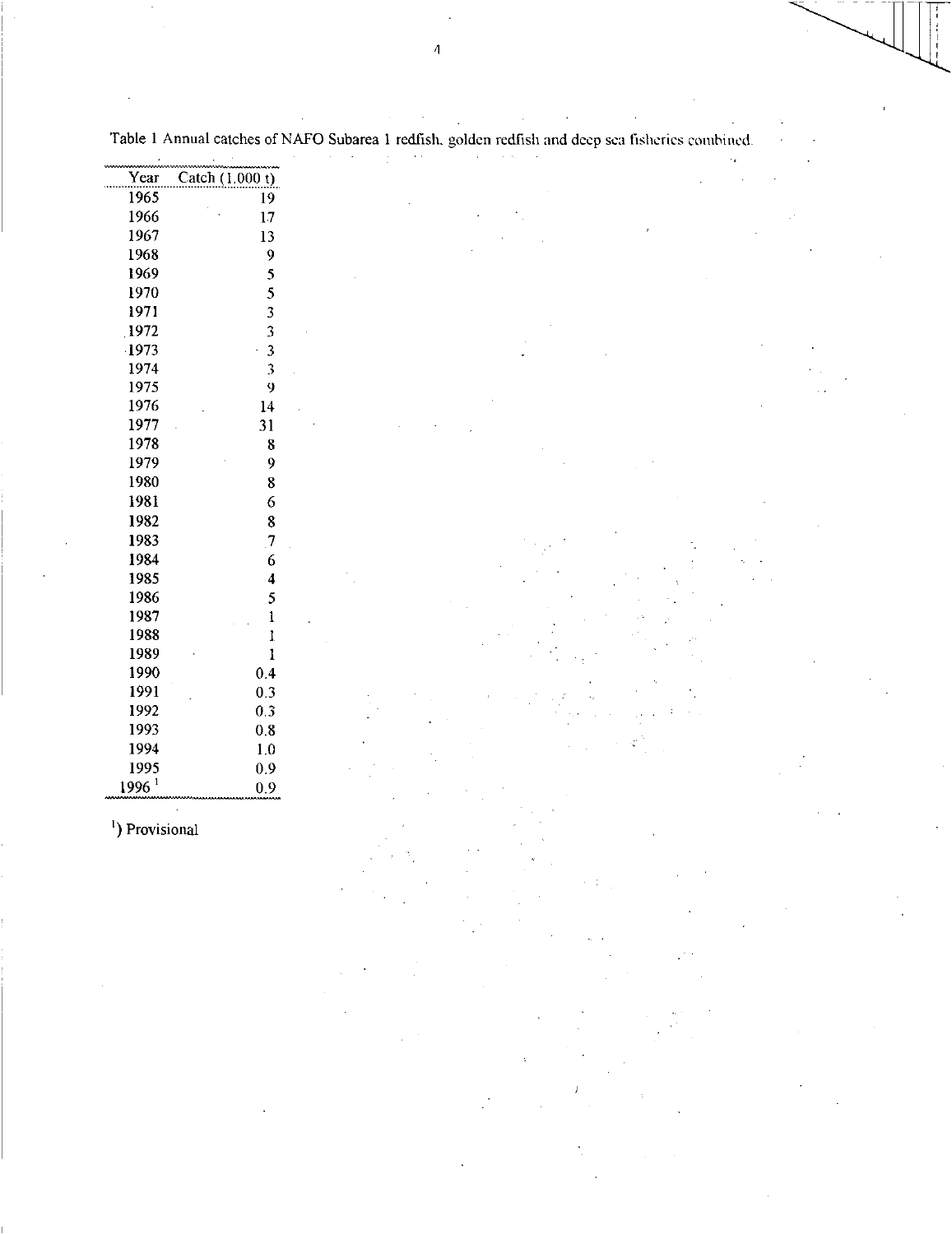

Fig. 1 Catches of redfish in NAFO Subarea 1, both golden and deep sea redfish combined.



Fig. 2 Mean length ± standard deviation derived from German catches of golden redfish in NAFO Subarea 1,



Fig. 3 Survey biomass indices for golden redfish ( $\geq$ 17 cm) in NAFO Subarea 1 derived from the EU-German groundfish survey.